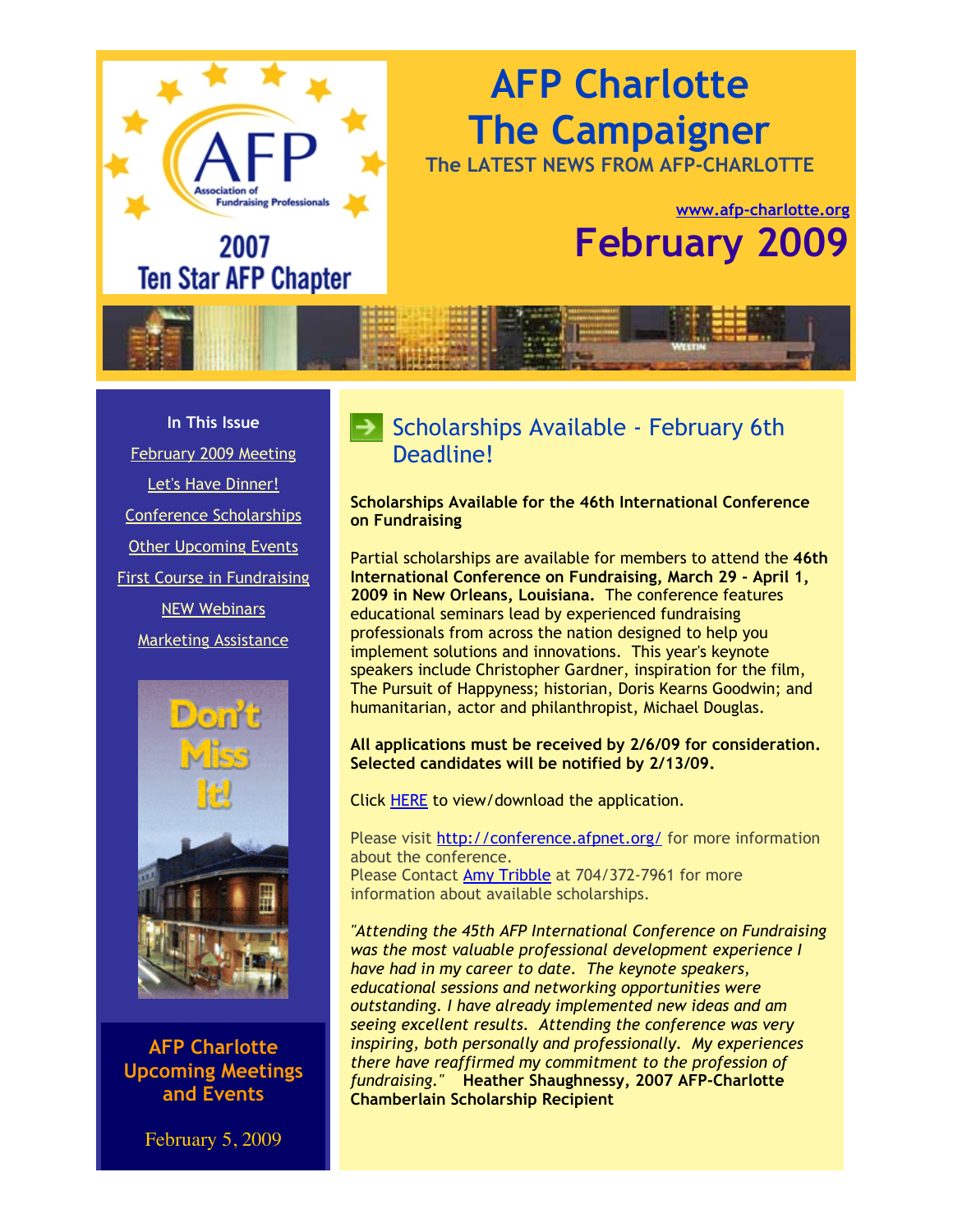[Audio/Web Conference:](http://www.afp-charlotte.org/rsvp_details.html?id=2216) Developing Major Gift Donors Who Deliver SOLD OUT

February 9, 2009 [Major Gifts Affinity](http://www.afp-charlotte.org/rsvp_details.html?id=2198) **Group** 

February 18, 2009 [Major on the Majors:](http://www.afp-charlotte.org/rsvp_details.html?id=2217) Identifying Gifft **Prospects** 

[See the 2009 Calendar](http://www.afp-charlotte.org/rsvp.html) of Events

#### **2009 Board Members**

PRESIDENT [Beth Fischer, JD, CFRE](mailto:beth.fischer@uncc.edu) *Director of Development Belk College of Business, UNC Charlotte*

PRESIDENT-ELECT [Doug Hartjes, CFRE](mailto:dhartjes@crisisassistance.org) *Development Officer Crisis Assistance Ministry*

VICE PRESIDENT **[Katie Benston](mailto:benstonk@hpccr.org)** *Director of Annual Support Hospice & Palliative Care Charlotte Region*

SECRETARY [Jenni Gaisbauer, CFRE](mailto:jgaisbauer@museumofthenewsouth.org) *Senior Vice President of Development Levine Museum of the New South*

TREASURER [Jennifer Sheely](mailto:jennifers@holyangelsnc.org) *Vice President of Development Holy Angels Foundation, Inc.*

PAST PRESIDENT [Nancy McEneny, CFRE](mailto:nmceneny@lifespanservices.org) *Director of Community Affairs & Development LifeSpan*

MARKETING/COMMUNICATIONS [Armen S. Boyajian](mailto:asboyajian@charlottediocese.org) *Director of Leadership Giving Catholic Diocese of Charlotte*

#### **MENTORING** [Linda Breen](mailto:lbreen@uncc.edu) *Director of Development UNC-Charlotte, Office of*

*University Development*

MEMBERSHIP [Michelle Hamilton, CFRE](mailto:michelle@michellehamiltononline.com) *Consultant*

### Let's Meet At The Conference!



**Are you going to the conference?** We'd like to meet for dinner or other networking opportunities! If you are attending, please [email us](mailto:info@afp-charlotte.org) with your name and cell phone number so we can notify you when and where.

# February 18, 2009 Luncheon Meeting

Major on the Majors: Identifying Gift Prospects

This session will focus on the major gift prospect. Attendees will learn all the appropriate steps in dealing with prospects, including building a prospect pool, compiling and managing prospect information effectively, prospect evaluation, and prospect communication.

Presenter: Jerry F. Smith, CFRE Author, lecturer, teacher and fund-raising consultant Jerry F. Smith founded the J.F. Smith Group in 1991.

COST: AFP Members \$18.00 Guests \$23.00

About the Presenter: Following a successful development career as Executive Director of Alumni and Development at Auburn University (including a \$110 million dollar capital campaign, ending in 1985), Smith was asked to speak to the board of a large Christian school in Birmingham, to offer advice with regard to a possible capital campaign. At the end of the Board



meeting, Smith was asked if he would take the job.

Since then, the J.F. Smith Group has conducted feasibility studies and capital campaigns for clients all across the country - from Edmond, Oklahoma to Washington, D.C. and from Chicago, Illinois to Orlando, Florida. Significantly, the company has conducted two and three campaigns for many of these same clients.

Mr. Smith is a popular and respected convention presenter. He has conducted seminars on an assortment of fund-raising topics both here in the United States, for CASE, ACSI, Blackbaud, AFP, NAADD and in Germany for the Catholic Fundraising Institute.

Click **[HERE](http://www.afp-charlotte.org/rsvp_details.html?id=2217)** to register!

 $\rightarrow$  First Course in Fundraising February 24-25, 2009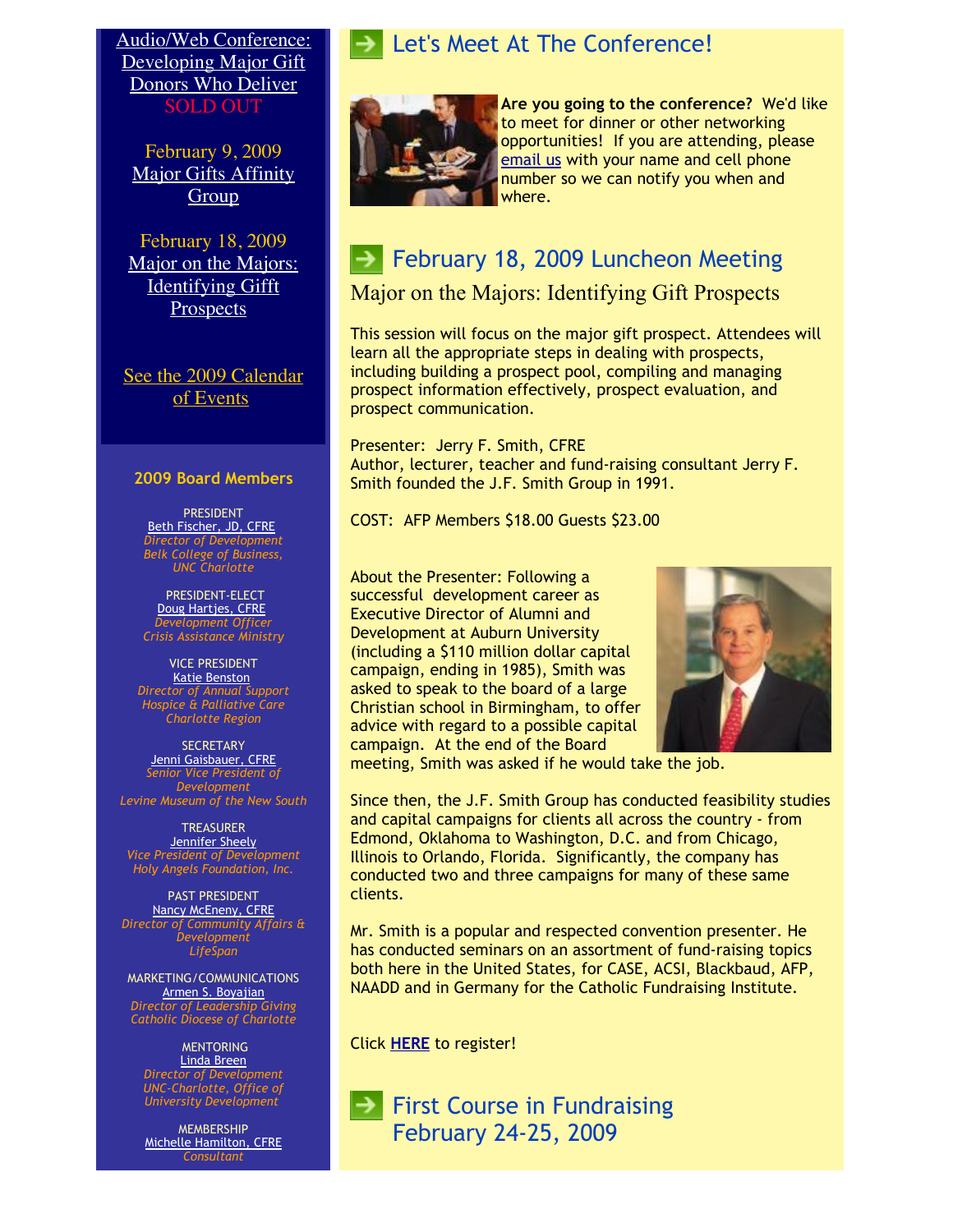EXECUTIVE REFERRAL [Todd W. Hartung, Jr.](mailto:Hartungt@queens.edu) *Associate VP Alumni Programs & Annual Giving Queens University of Charlotte*

NATIONAL PHILANTHROPY DAY [Tiffany M. Hilson](mailto:thilson@hopehaveninc.org) *Vice President, Development Hope Haven Inc.*

EDUCATION, ETHICS, & YOUTH IN PHILANTHROPY [Shannon Hinson](mailto:shinson@thompsoncff.org) *Director of Annual Fund Thompson Child & Family Focus*

> SENIOR FORUM [Patton McDowell](mailto:pmcdowell@vandeverbatten.com) *Managing Director Vandever Batten*

**DIVERSITY** [Kishshana Palmer Teele](mailto:kishshana.teele@gmail.com) *Chief Development Officer Big Brothers Big Sisters of Greater Charlotte*

**SCHOLARSHIPS** [Amy Tribble](mailto:amy@cfcrights.org) *Director of Development Council for Children's Rights*

EVERY MEMBER CAMPAIGN

**[Sharon Tripp](mailto:info@afp-charlotte.org)** *Chapter Administrator*

### Raleigh, NC

Did you miss out on the First Course offering in August? No worries - the AFP-Triangle Chapter is offering this course again in February! The course is expected to sell out so do not delay.

For a brochure and registration information, please click [here.](http://www.afp-charlotte.org/customers/102012921065393/filemanager/2009_First_Course_Brochure.doc)

First Course will be held again in August 2009 as part of the NC Philanthropy Conference. Stay tuned for more information.



Philanthropy Journal Webinars February 3, 2009 **Make your board meetings can't-miss events** [More Information](http://www.philanthropyjournal.org/webinars-and-workshops)

February 17, 2009 **Board and management transparency: Making sense of the new Form 990**  [More Information](http://www.philanthropyjournal.org/webinars-and-workshops)

NC Planned Giving Council February 18, 2009 **Retirement Plan Gifts** Raleigh, NC [More Information](http://www.ncpgc.org/page3.html)

### From Audio Conference to Webinars



Did you know that our AFP audioconferences are now web enabled? Thanks to the wonders of technology, we're able to now offer these valuable AFP programs webinar style at the Diocese of Charlotte, with PowerPoint style graphics - the February program is full, but stay tuned for future programs.

# Marketing Assistance

We are trying to better market AFP-Charlotte chapter, both in-

house as well as to the general public. If you have any suggestions, please e-mail [Armen Boyajian,](mailto:asboyajian@charlottediocese.org) our Membership & Communications Committee Chair or call him at 704-370-3371.



### **Walk-In Policy**

Just a friendly reminder that if you plan on attending our monthly luncheons, please make every effort to register online at [www.afp-charlotte.org.](http://www.afp-charlotte.org/) This allows